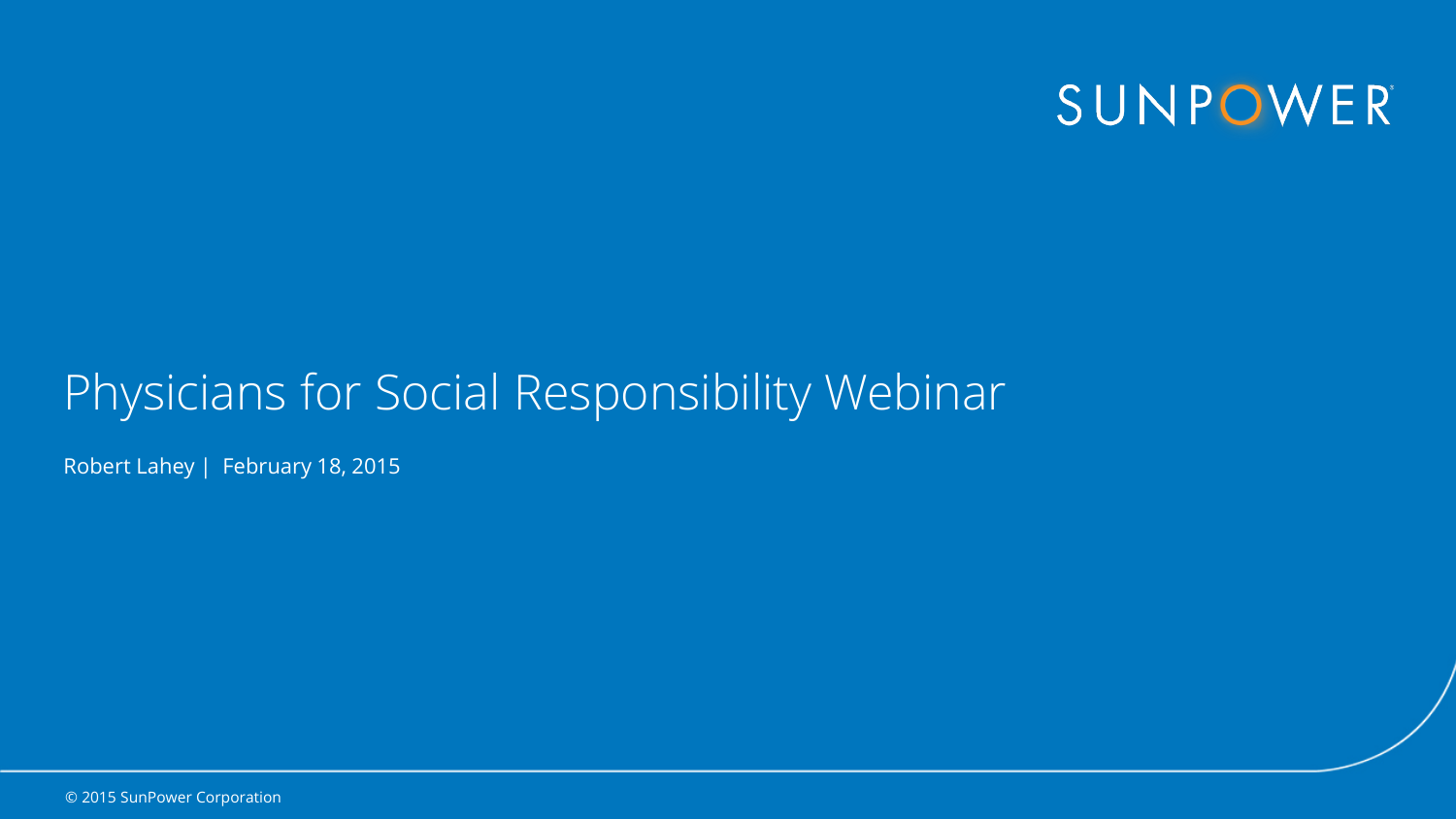## Solar Power Industry Growth – Preceding Two Decades

### Deployed PV Generation Capacity (GW)

- 20 year CAGR  $\approx$  30%
- 2014 sales ≈ \$120 billion
- Fragmented industry, no player with > 8% share
- Largely incentive-driven, boom / bust cycles
- Demand highly concentrated geographically

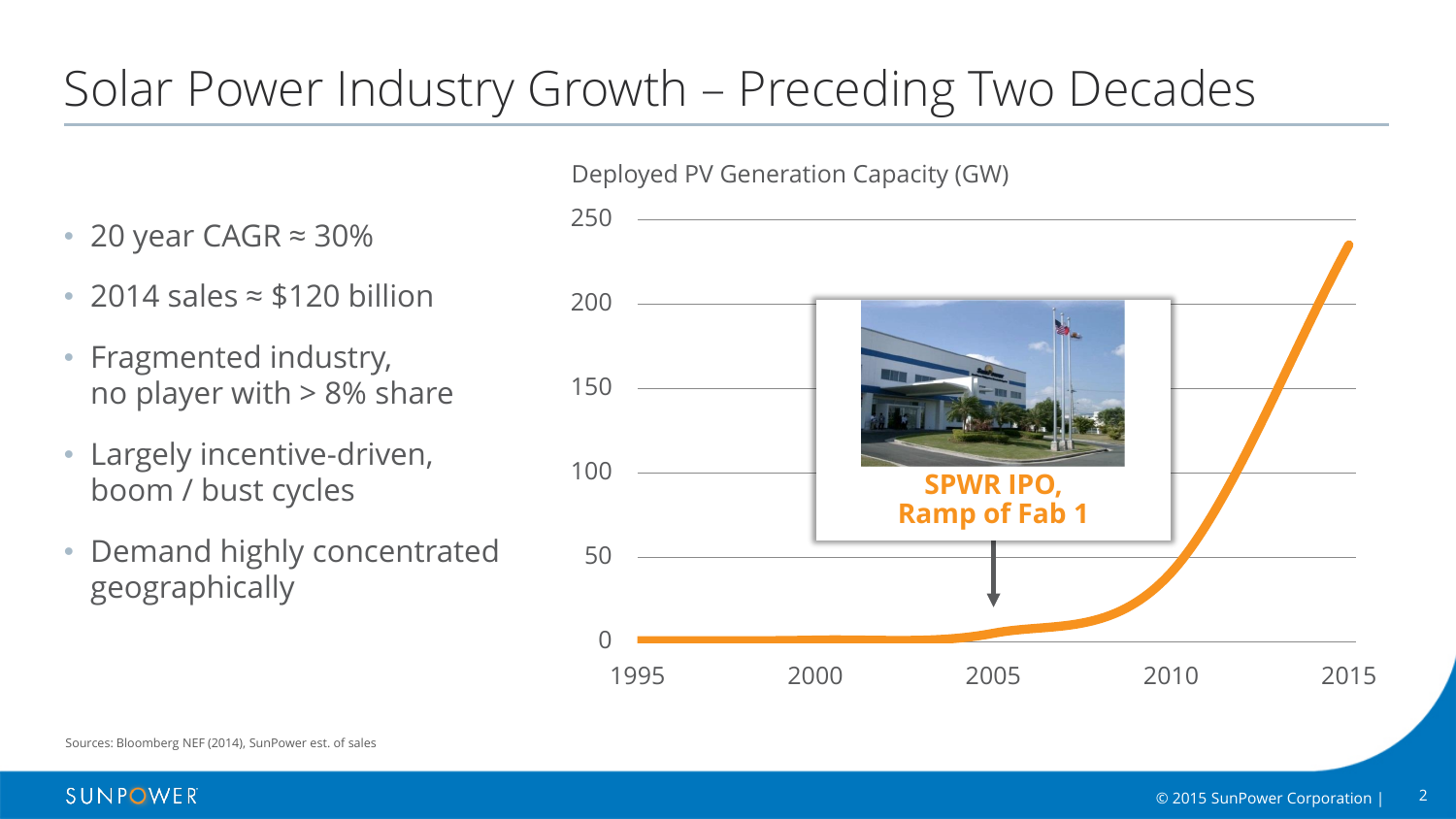### Solar Power at Electricity Industry Scale

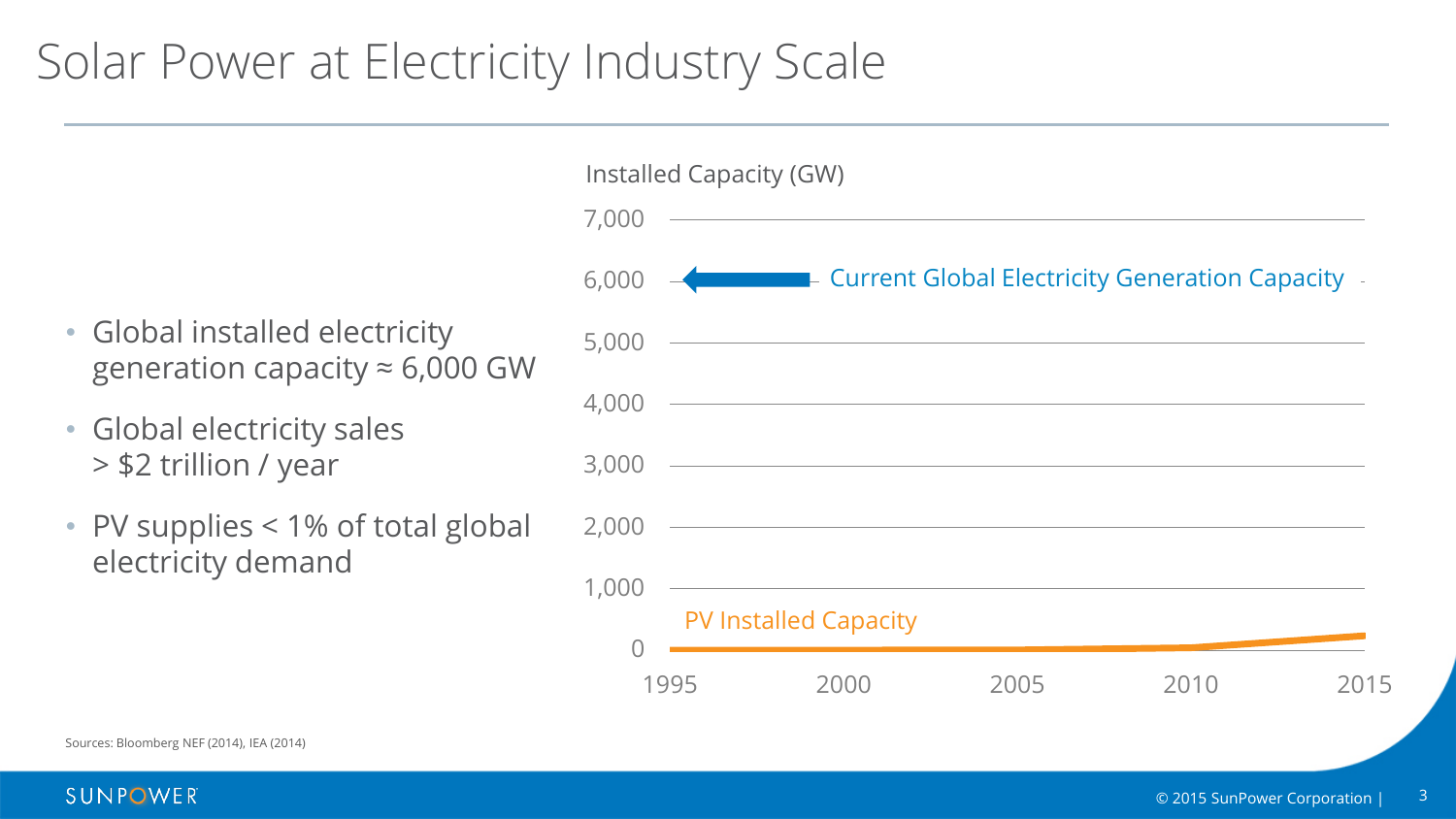## Expected Solar Power Industry Growth – Next Two Decades

### **By 2035**

- Global electricity sales double to \$4 trillion / year
- PV deployment increases by > 10X
- PV supplies > 10% of total electricity demand
- Cumulative PV systems deployment > \$5 trillion
- Global business, largely non-incentivized

Deployed PV Generation Capacity (GW)



Sources: IEA (2014), SunPower est. of sales

SUNPOWER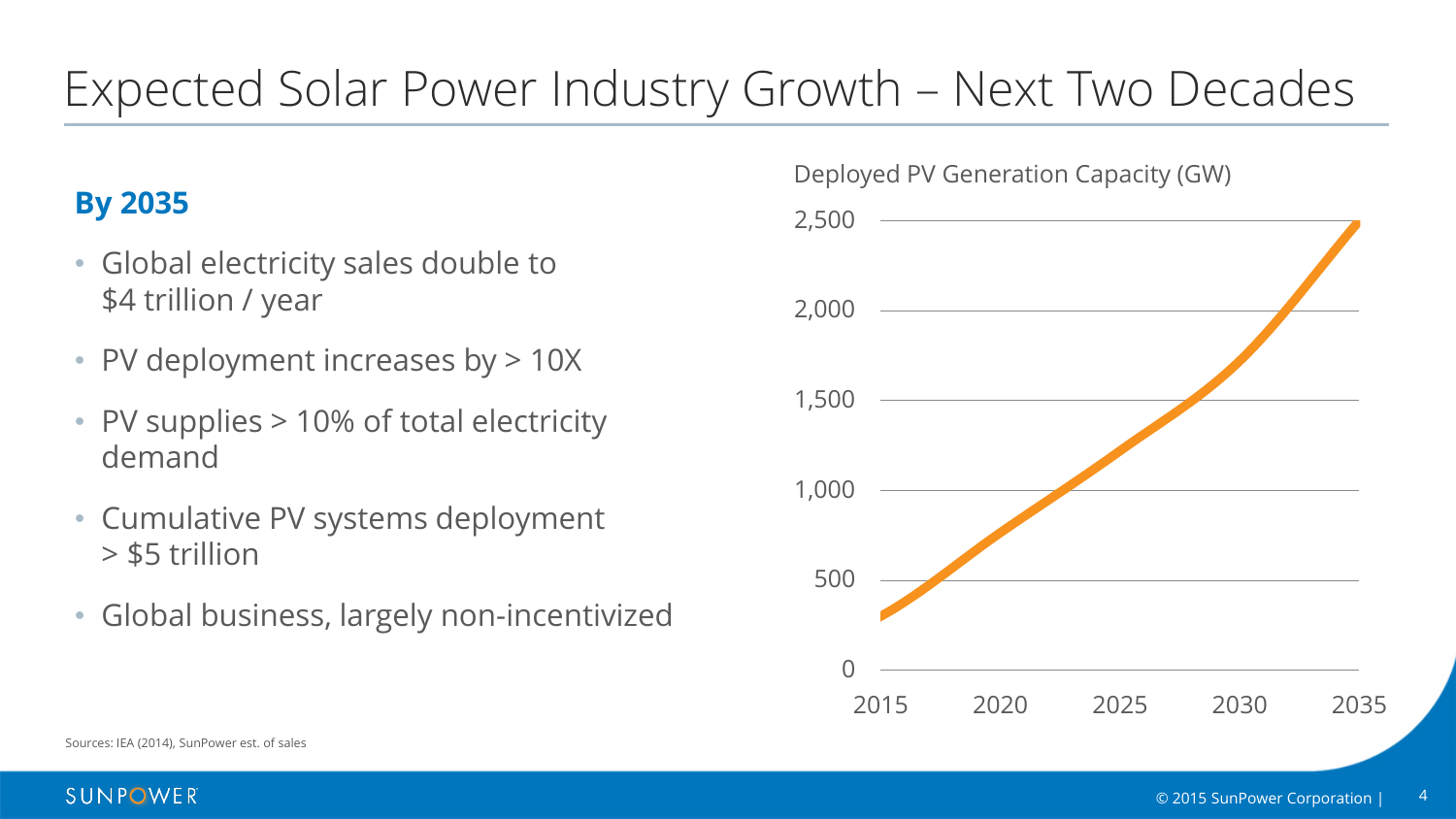# The DG Opportunity

Entering the mass adoption phase

|                                                 | 1 <sup>st</sup> Wave<br>$1985 - 2000$<br><b>Pioneers</b> | 2 <sup>nd</sup> Wave<br>$2000 - 2015$<br><b>Early Adopters</b> | 3rd Wave 1<br>$2015 - 2035$<br><b>Mass Adoption</b> |
|-------------------------------------------------|----------------------------------------------------------|----------------------------------------------------------------|-----------------------------------------------------|
| Number of homes<br>and facilities with<br>solar | $<$ 100,000                                              | 6,000,000                                                      | 142,000,000                                         |
| <b>GW</b> industry<br>shipments                 | 1                                                        | 234                                                            | 2,450                                               |
| \$ Billions solar<br>value deployed             | 10                                                       | 900                                                            | 4,600                                               |
| % Total global<br>electricity supplied          | $<< 1\%$                                                 | $< 1\%$                                                        | $>10\%$ , 2035                                      |



Sources: Bloomberg NEF (2014), IEA (2014) 1. 3rd Wave – expected demand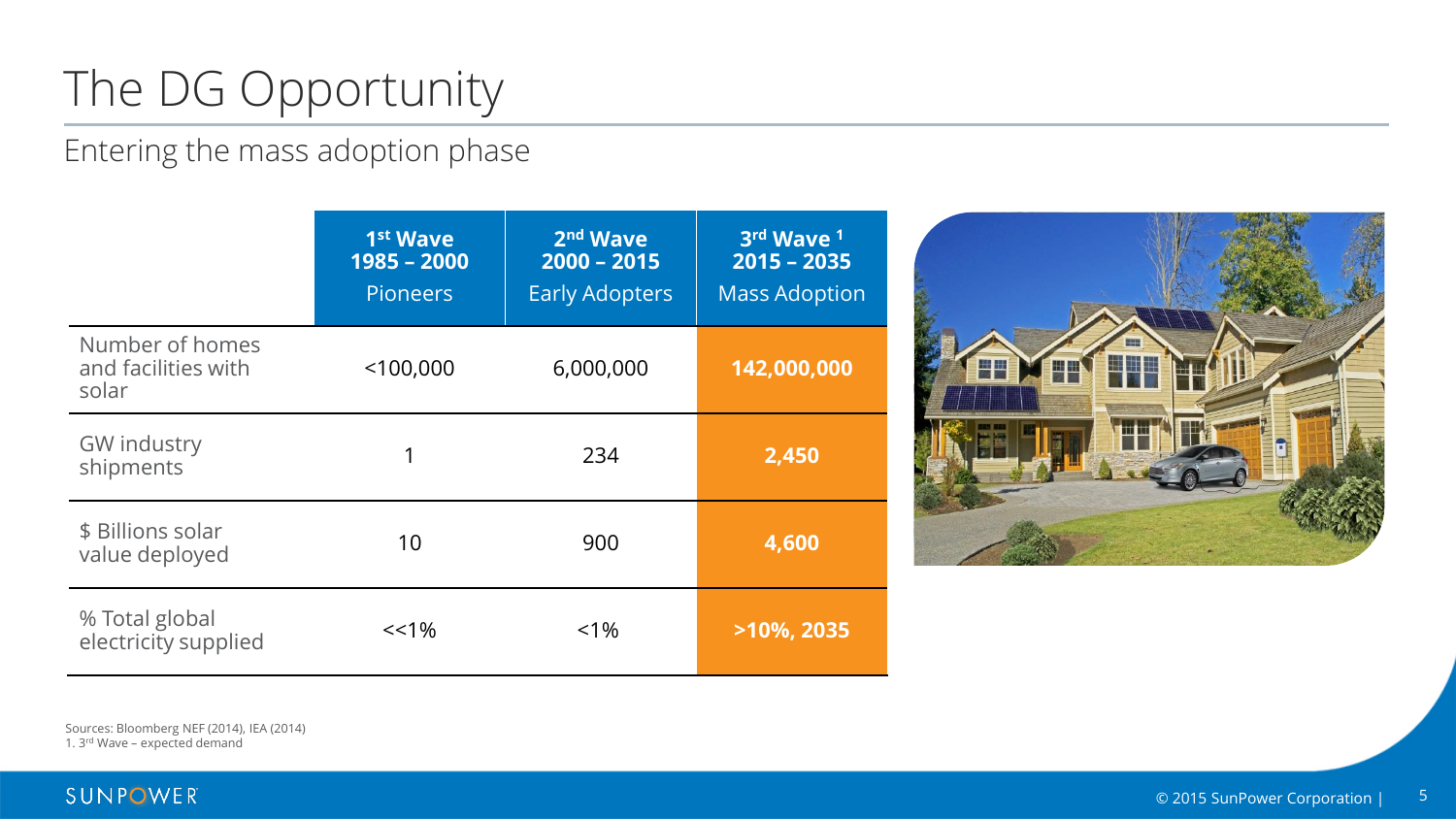### Innovation: New Home Communities Leading Energy Revolution

Increasingly "PV-standard"; headed to zero-net-energy, full information and control



#### SUNPOWER